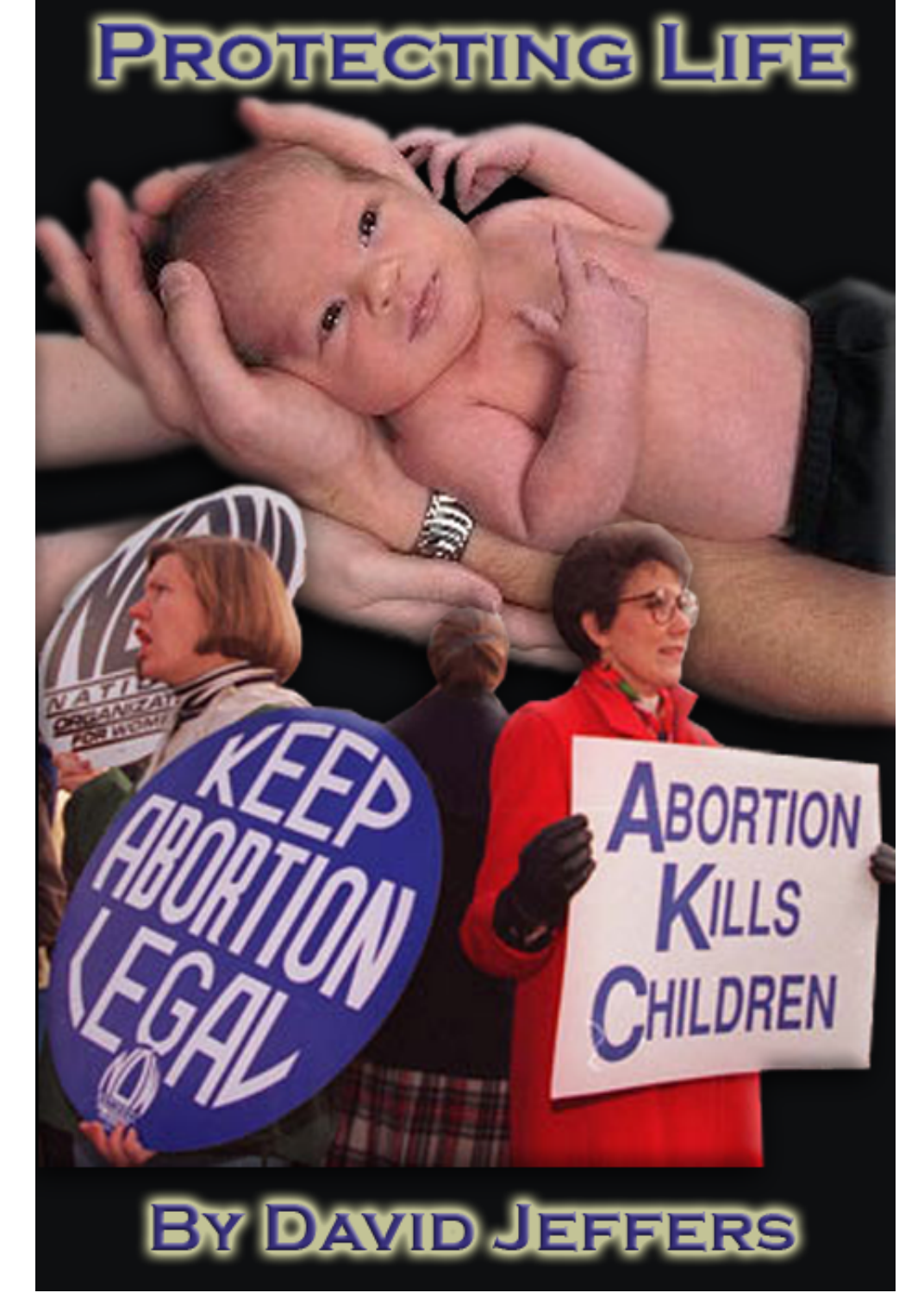*A Pamphlet from Aletheia Group L.L.C* Copyright © 2012 This copy is for your personal, noncommercial use. If you intend to reprint this e-pamphlet you must obtain permission prior to publication. Aletheia Group L.L.C. pamphlets are a for profit publication and are for subscribers only. Please tell all your family and friends about The Truth Watch and invite them to join us.

Unless otherwise indicated, Bible quotations are taken from New King James' Version of the Bible. Copyright © 2004 by Thomas Nelson, Inc.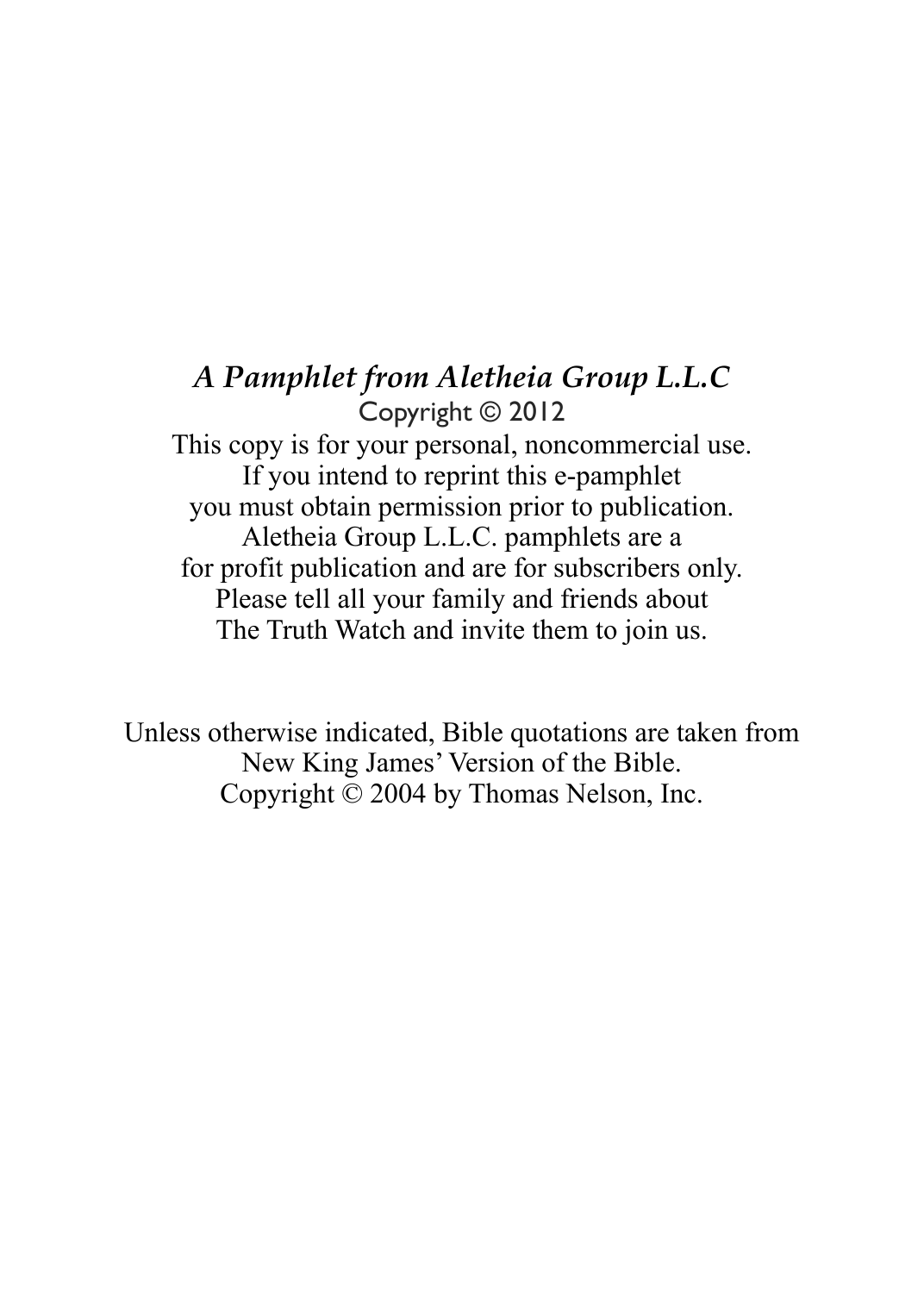## **Protecting Life**

 This pamphlet is very personal in nature, meaning that it is going to be very emotional to each reader. Our prayer at Aletheia Group for you the reader is that you allow the aletheia truth to break through into your hearts, spirit, and mind. It is our belief that the number one symptom of the disease moral relativism has wrought upon America is abortion.

 Abortion proponents will no doubt bristle at the picture of the baby on this pamphlet's cover. It shows a baby being held by a man's hands that are being supported by a woman's hands. This picture has a very clear purpose; it is to show God's design for life and the family.

 And those hands are not just any hands. The woman's hands are my daughter's. The man's hands are my son-in-law's. You've no doubt guessed who the baby is; that is my grandson. I told you this was going to be personal. It is intended to be. Because abortion is very personal to the baby being killed and the mother making the "choice" to kill her baby.

#### **Abortion is Murder**

 Too harsh...calling abortion murder? Let's unpack it from the back. The Random House Dictionary defines murder as "the killing of another human being under conditions specifically covered in law.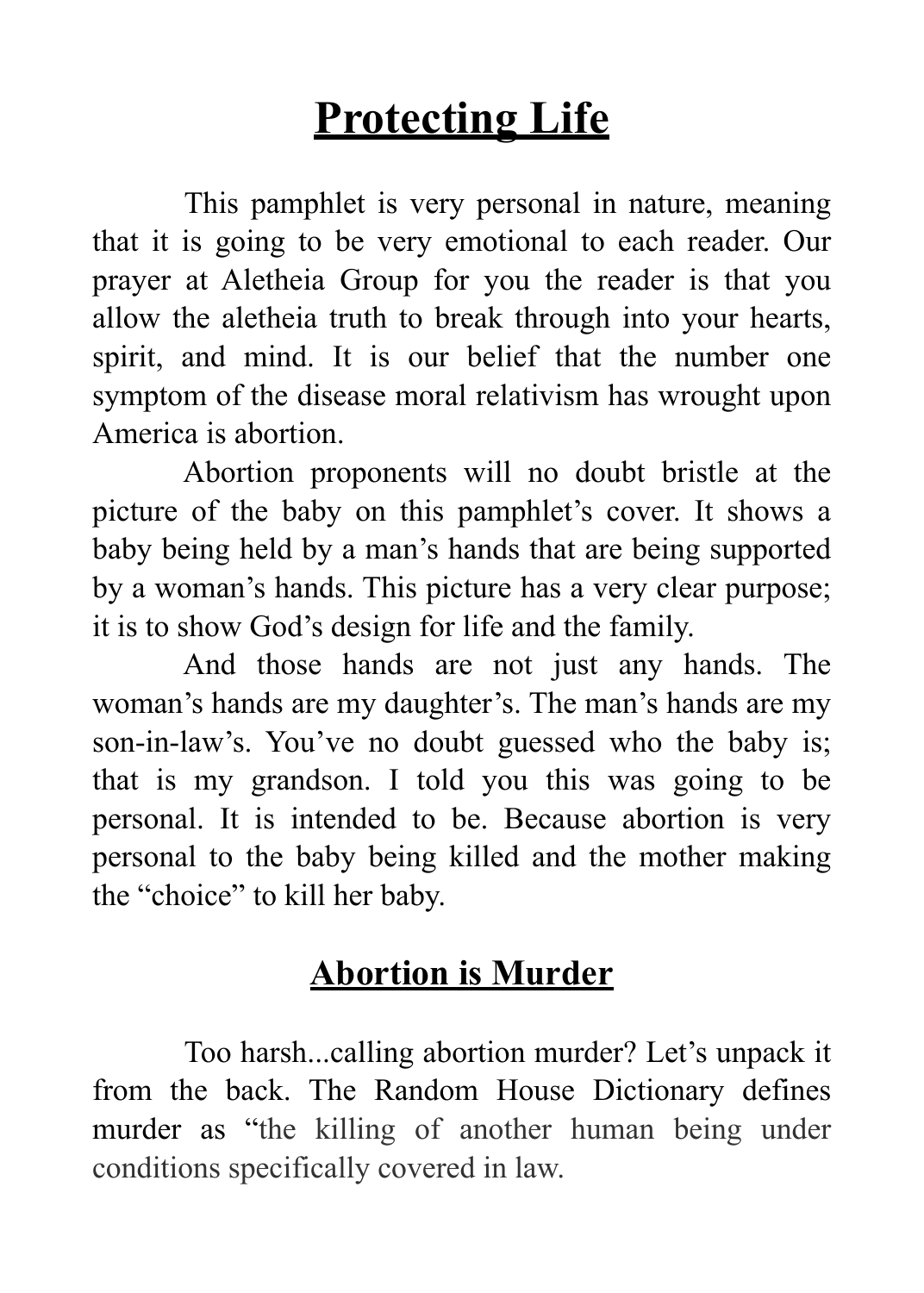In the U.S., special statutory definitions include murder committed with malice aforethought, characterized by deliberation or premeditation or occurring during the commission of another serious crime, as robbery or arson **(first-degree murder),** and murder by intent but without deliberation or premeditation **(second-degree murder).**["i](#page-10-0)

 That is the definition when used as a noun. When used as a verb it is defined as "to kill by an act constituting murder; to kill or slaughter inhumanely or barbarously.["ii](#page-10-1)

 The abortion proponents are thinking right now that abortion is legal in America. No it is not, especially if you are relying on the Supreme Court case of Roe v. Wade as your law. That decision is not only bad law, but it is also "unlaw." However, that is another pamphlet in and of itself.

 A layman's definition, one steeped in aletheia truth, is "the taking of innocent life." Would that not be a simple definition to use? Is not murder the premeditated taking of an innocent life? Of course it is; common sense tells you so. And is there anything more innocent than an unborn baby?

 We already know the next argument: the fetus is not a baby; it is not recognized as life. That is absurd on so many levels. US Senator Marco Rubio (R-Fl) speaking at the Susan B. Anthony List Gala completely destroys that argument. To summarize his [speech](http://www.youtube.com/watch?v=g05ouBZY6o8&feature=g-hist&context=G2a579b0AHTzmZSQADAA), he cogently tells his audience that left to come to full term, that fetus will become a human being, not something else.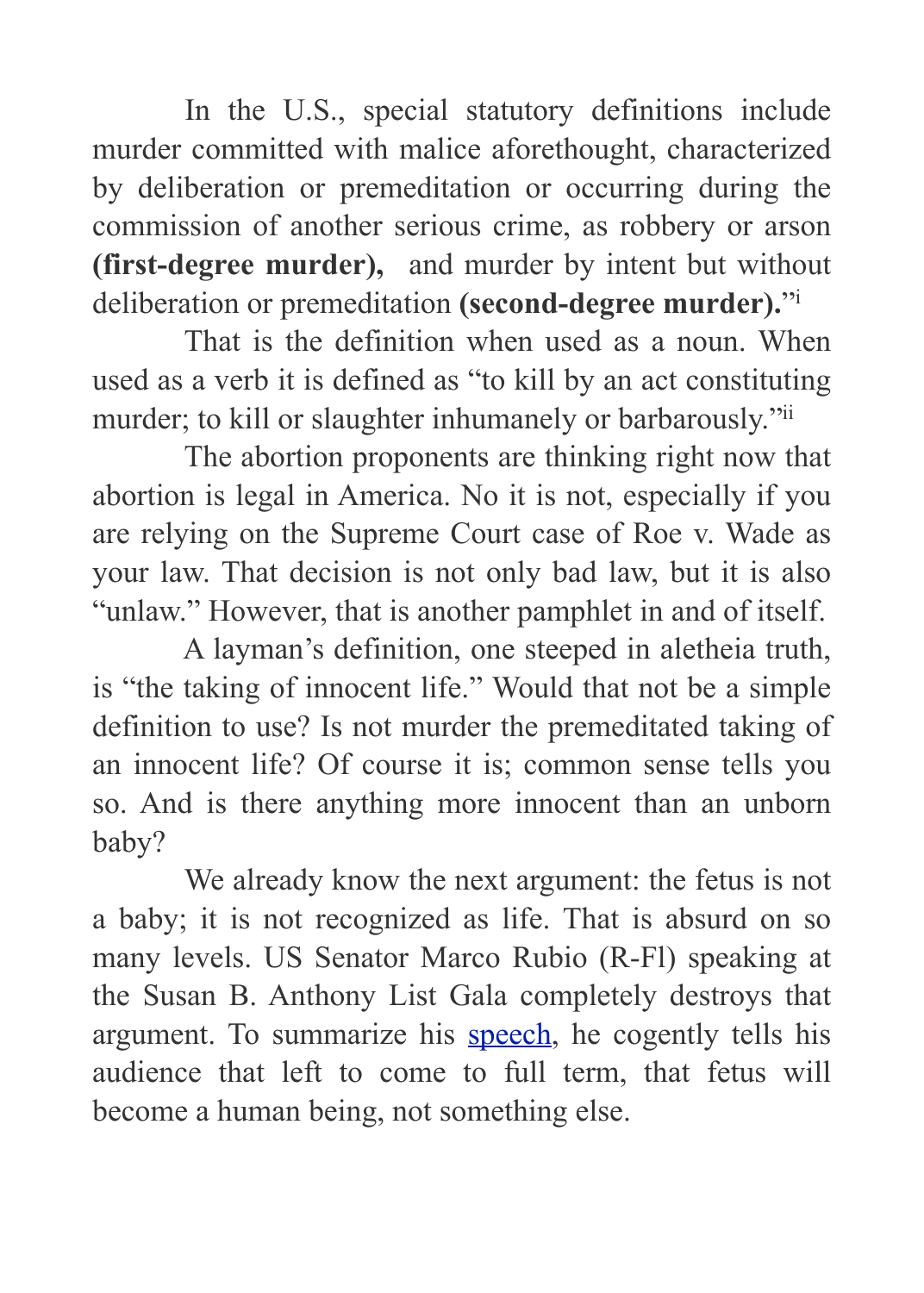Is it too harsh to describe abortion as murder, because by default are you not declaring the mother who "chooses" to abort her baby a murderer? In short, yes. Does that mean desperate mothers should be brought up on murder charges? No, abortion doctors and organizations such as Planned Parenthood are guilty of peddling murder for profit.

 The reason a mother should understand that she is murdering her baby is her very soul is at stake, and her body will physically suffer also. It may surprise you that Sharon Osborne - TV personality and wife of Rock Star Ozzy Osborne - is vehemently pro-life. She testifies to the horrors of her abortion, both emotionally and physically. Be sure to read the whole article ["Abortion Complications"](http://www.citizenlink.com/2011/01/18/abortion-complications/) from Citizen Link.<sup>[iii](#page-10-2)</sup>

#### "**Pro-Life Except"**

 The next argument for abortion is what about the cases of rape, incest, or a mother's life is in danger. This argument is a straw man for a number of reasons. We have received permission from author Gregg Jackson to quote several comebacks to these arguments. In his seminal work, ["Conservative Comebacks to Liberal Lies",](http://www.amazon.com/Conservative-Comebacks-Liberal-Lies-Responses/dp/0977227901?&linkCode=waf&tag=jeffconsservi-20) Jackson writes:

**CLAIM #15: "Abortions are necessary for women whose lives are threatened by pregnancy or child birth."**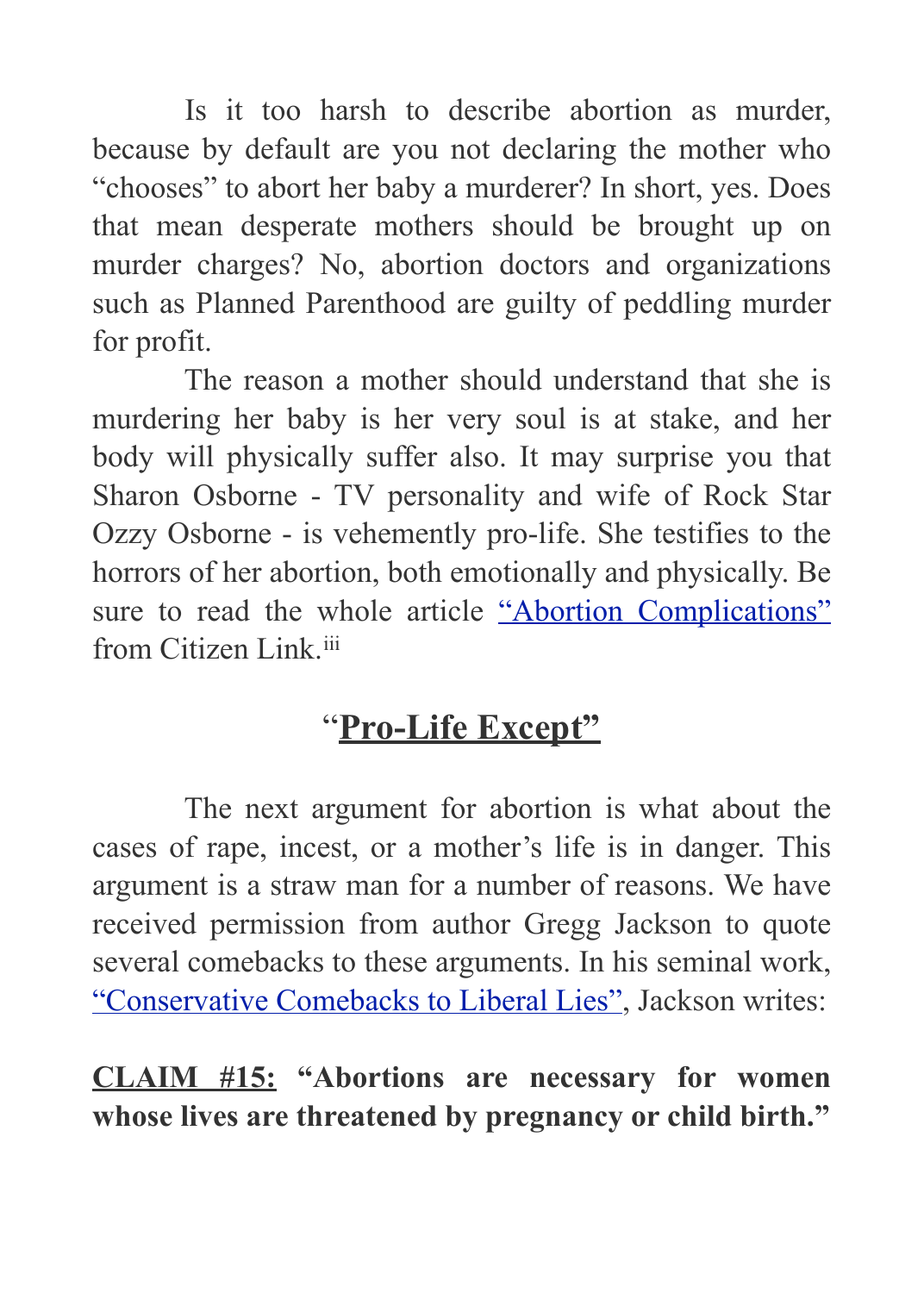**RESPONSE: Doctors say there is never a reason for an unborn child to be intentionally destroyed to save the life of the mother.**

Jackson continues, "Dr. C. Everett Koop, former U.S. Surgeon General, stated publicly that in his thirty-eight years as a pediatric surgeon, he was never aware of a single situation in which a pre-born child's life had to be taken in order to save the life of the mother. He said the use of this argument to justify abortion, in general, was a 'smoke screen<sup>""</sup>[iv](#page-10-3)

**CLAIM #16: "A woman who has been raped should be allowed to have an abortion."**

**RESPONSE: Less than one percent of all abortions are due to rape or incest.**

Jackson makes the following salient point, "Children shouldn't be punished for the crimes their parents commit. We wouldn't kill a four-year old child if his father committed a murder, so why should we kill developing babies in the womb just because their biological fathers are guilty of rape or incest? Forced rape or incest is tragic, but in our society we don't kill the children of criminals.["v](#page-10-4)

 It is difficult to argue with Mr. Jackson's comebacks because they are both logical and aletheia truthful. There are no coherent or valid counterpoints to be made.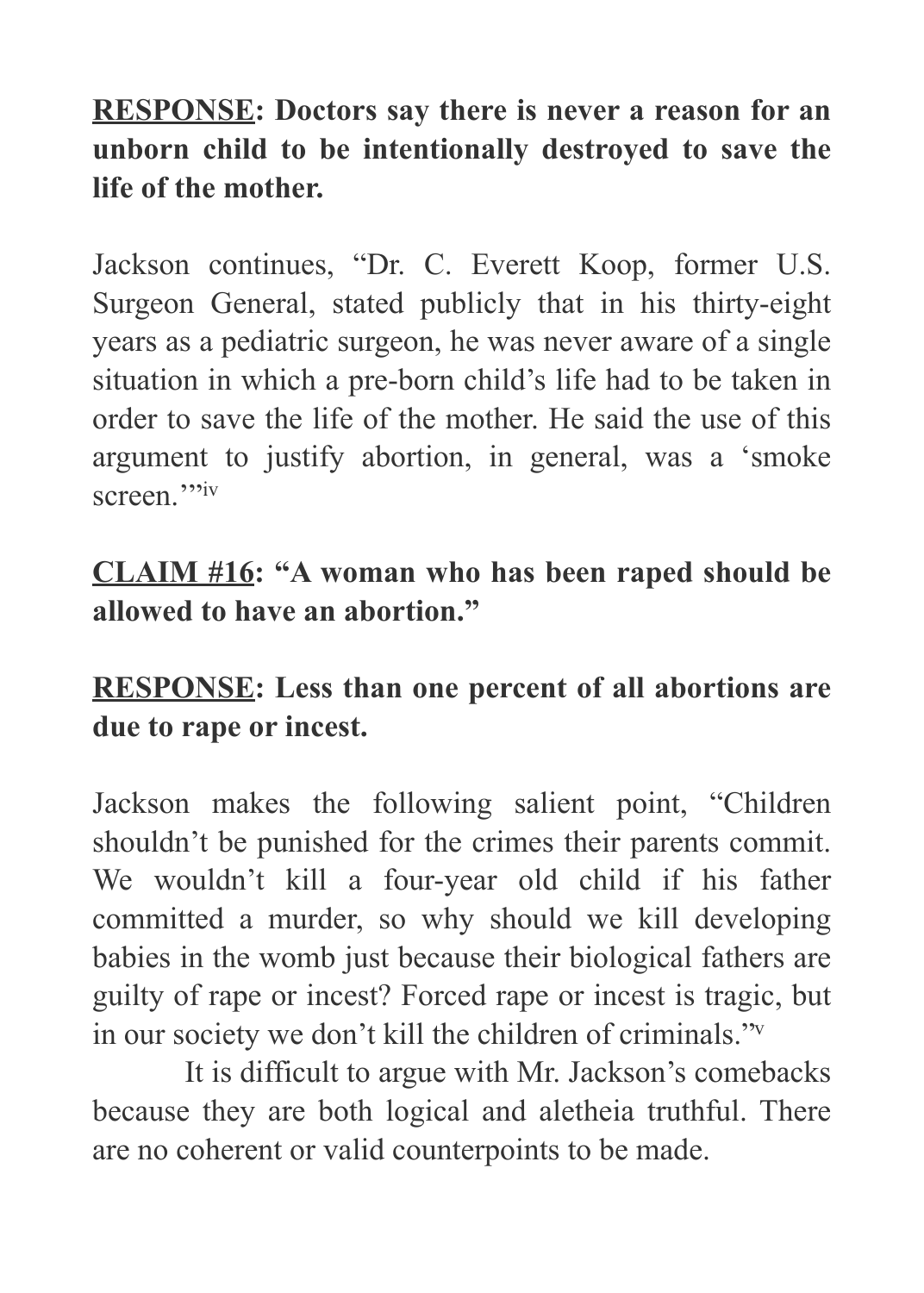Let's return to the women's life being in danger argument. A doctor does not get to choose between the life of a mother or her unborn baby. The physician is sworn to protect life, not to be the arbiter of it. And doctors can never be 100% sure that a mother will not survive child birth. But what history proves, is more often than not, the doctor's diagnosis is wrong.

 A close friend of mine's wife was pregnant with their first child. This couple are devout Christians, two of the most devout I know. This woman's OB/GYN doctor told her that her unborn baby had a small hole in its heart. He recommended that the baby be aborted because there was no way the baby would survive and most likely neither would the mother.

 My buddy was shaken to his core by the thought of not only losing his baby, but also his beloved wife. The mother would have none of it and even had to "buck" up her husband. Needless to say, to the glory of God, both mother and daughter survived and that young daughter of theirs has grown into an adult woman.

 Another story such as this comes to mind. In 1987 a mother of four was pregnant with her fifth child. This mother became ill from amoebic dysentery she contracted while on a mission trip to the Philippines. Her doctor recommended she abort the baby because the drugs she was taking to fight the infection would severely disable the unborn child. Because of her faith this mother refused and ended up having a baby boy. That boy is Tim Tebow.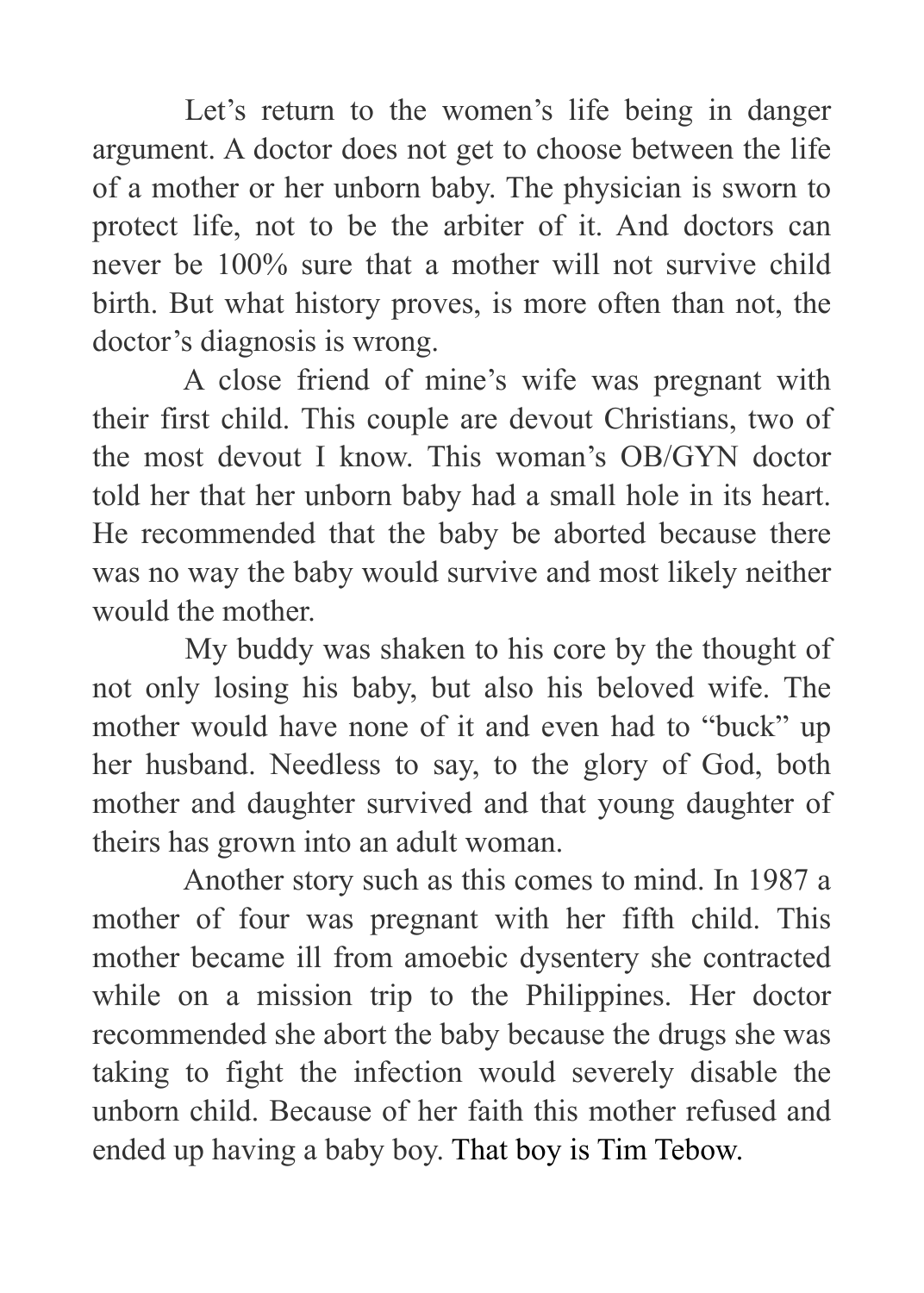The point of these two stories is that doctors are not God, only God is God, the giver and taker of life. It is His decision who lives or dies and if we who call ourselves Christians are to stand on the aletheia truth of such an important subject, they we must stand against abortion for any reason. No exceptions!

### **Rachel and the Hyde Amendment**

 To continue the thought of doctor's not predicting the future, let's imagine Mrs. Tebow taking the doctor's advice. Look at the amazing impact Tim Tebow has made on society in the last few years, all for the glory of God.

 And let's imagine if a family from the Bible were living today. Here's an except from a post from my blog "Salt and Light" titled *Rachel and the Hyde Amendment*:

> "Then they journeyed from Bethel. And when there was but a little distance to go to Ephrath, Rachel labored in childbirth, and she had hard labor. Now it came to pass, when she was in hard labor, that the midwife said to her, 'Do not fear; you will have this son also.' And so it was, as her soul was departing (for she died), that she called his name Ben-Oni; but his father called him Benjamin. So Rachel died and was buried on the way to Ephrath (that is, Bethlehem). And Jacob set a pillar on her grave, which is the pillar of Rachel's grave to this day." (Genesis 35:16-20)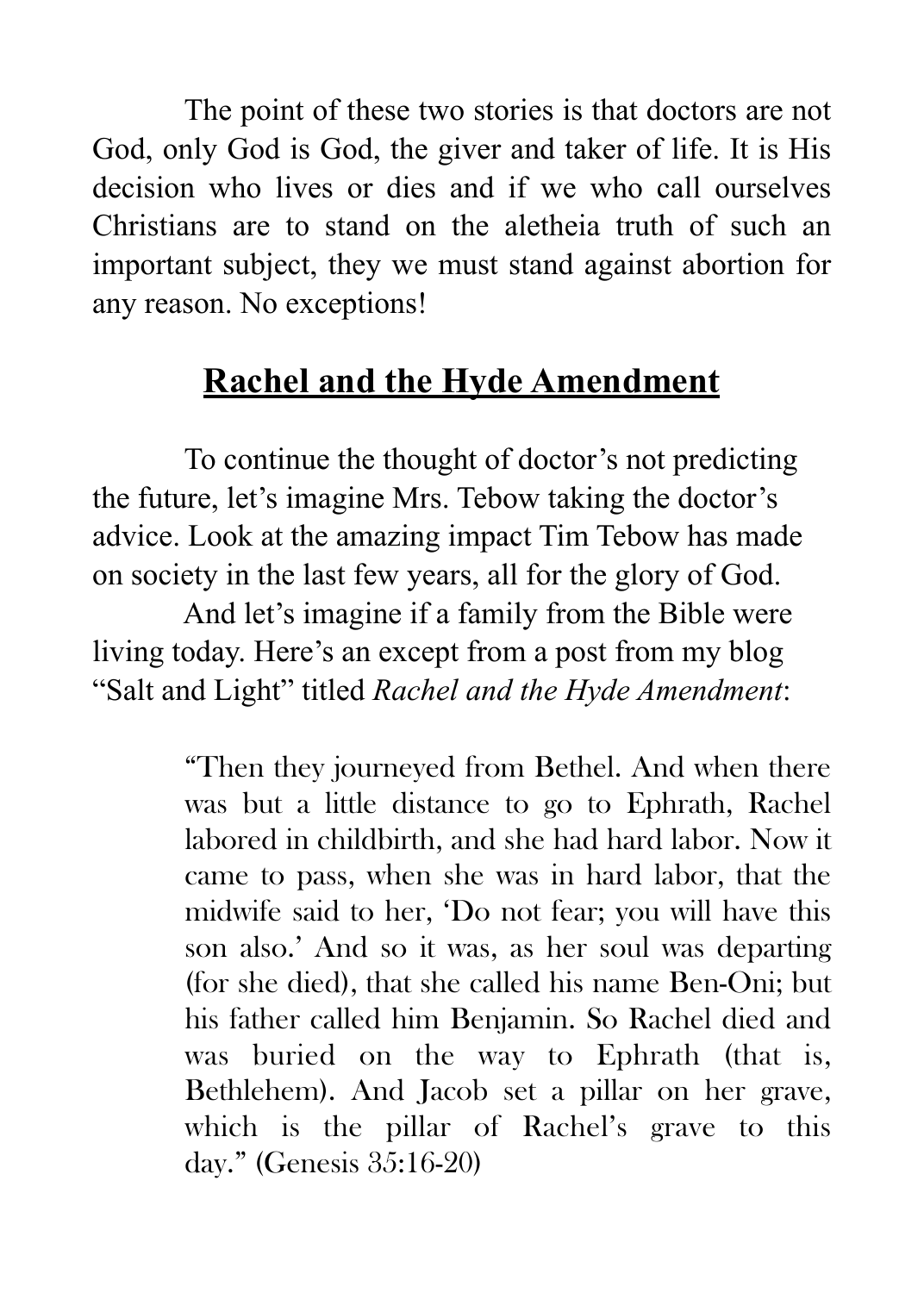If Jacob and Rachel were living in the 21st Century and had the wonders of science at their disposal, it is not too far-fetched to imagine that doctors may have predicted Rachel's death. Doctors may have been able to warn the couple that if the baby was allowed to come to term that Jacob's beloved Rachel would most likely die in childbirth.

 If this couple were not the seed of Abraham with 11 sons already and devout followers of Jehovah, is it improbable to imagine them "electing" to have an abortion? In the eyes of many it would be understandable; for goodness sake you cannot expect the mother to give up her life for the baby? Rachel had such a hard time conceiving Joseph and although Scripture does not tell us so, it would not be uncommon for Rachel to have experienced miscarriages prior to and after Joseph's birth.

 Jacob was a wealthy man. However, what if he was a man of meager means and possibly on government assistance? Then with the current Hyde Amendment, and support from the proposed Stupak and Ben Nelson Amendments<sup>[vi](#page-10-5)</sup>, the government would have paid for ending the life of baby Benjamin.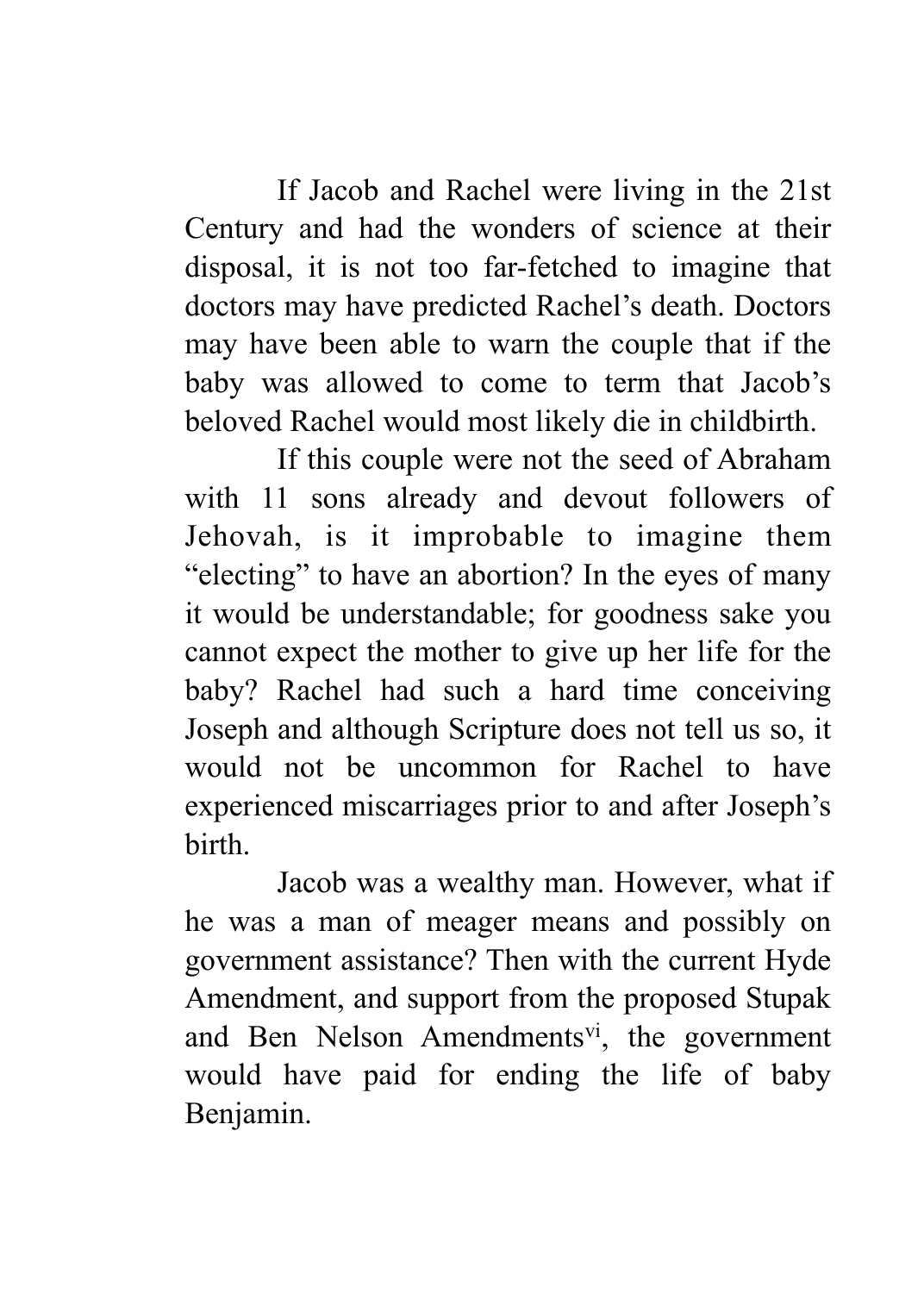Had for any reason Rachel decided not to bear Benjamin, what effect would that have had on history?

You can [read](http://www.saltandlightblog.com/5181/rachel-and-the-hyde-amendment/) the rest of the blog post, but suffice it to say that life and the Bible as we know it today would not be anywhere near what it is today.

### **The Truth About Abortion**

 If we are going to address the abortion issue with aletheia truth, that is truthfulness that corresponds with reality, we must call all abortions what they really are- murder. The truth can be harsh and offensive. Sometimes it needs to be to bring us to the end of ourselves.

 As a nation we have been murdering babies at the rate of over 3,000 a day. And worse than that, we have been justifying and in some cases, using tax-payer dollars to pay for it. Is it any wonder America is in the state she is?

 America, founded as one nation under God, cannot continue to kill its posterity and openly defy its Creator and continue to hope for any real future. Abortion for any and all reasons must be stopped. Until that day, until we as a people come to the point that we recognize the unalienable right to life for all, we face a future that will not bring prosperity.

 It can only bring the continuing wrath of God and we will have no one but ourselves to blame.